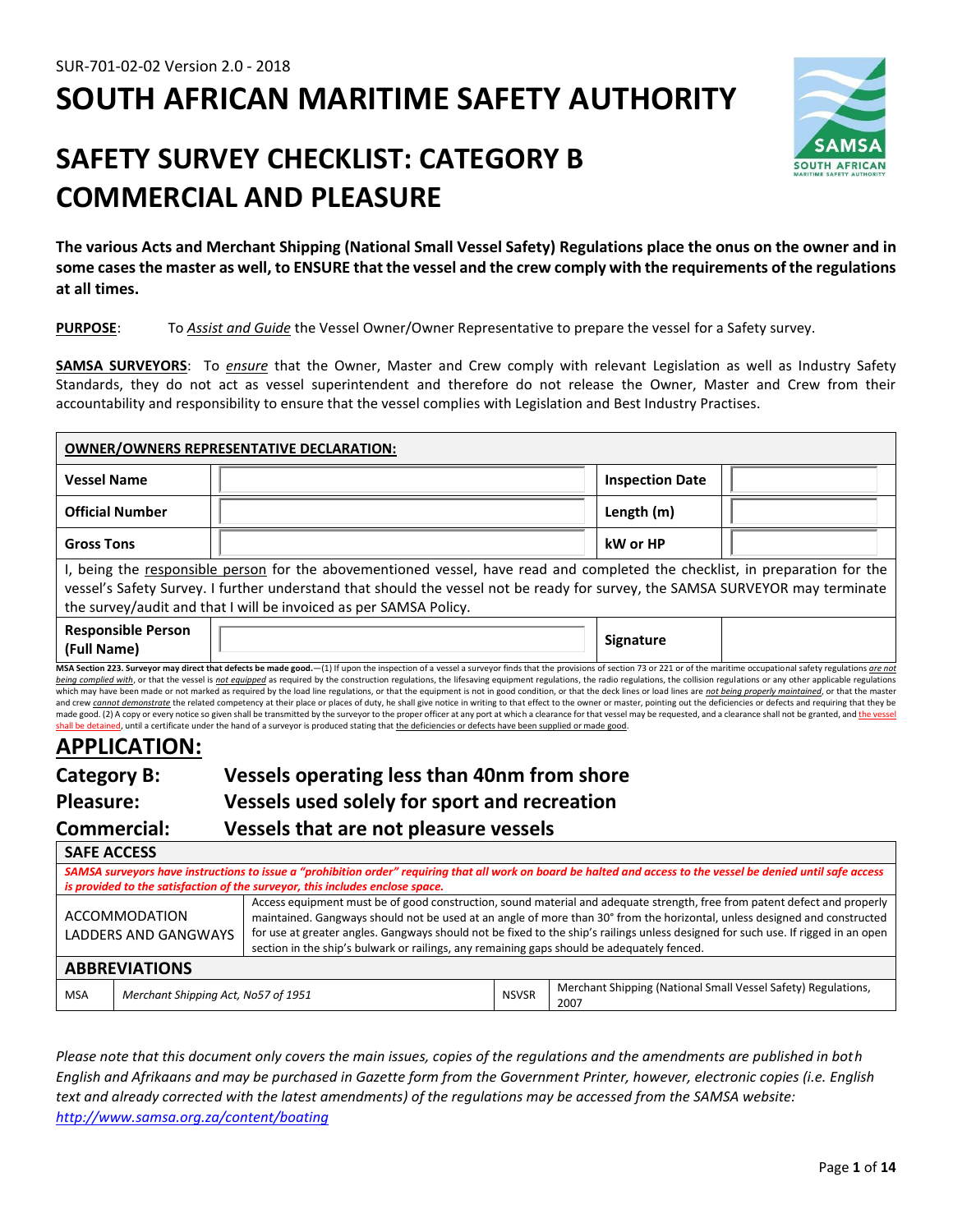### SUR-701-02-02 Version 2.0 - 2018 **WHO SHOULD SURVEY YOUR VESSEL?**

The survey of small vessels is carried out by three (3) categories of persons:

- 1. SAMSA Employed Surveyors Surveyors permanently employed by SAMSA for the execution of SAMSA's responsibility's
- 2. SAMSA Appointed Surveyors Surveyors appointed by SAMSA to carry out surveys of small vessels on behalf of SAMSA.
- 3. Authorised Agency Safety Officers Safety officers appointed by Authorised Agency's to carry out surveys of vessels operating at clubs affiliated to that authorised agency. As part of the Authorised Agency appointment, the Safety Officer authorisation is extended to the conduct of surveys of certain classes of small boats used for purposes of sport and recreation.

The scope of surveys carried out by the three categories of surveyors is summarised in the table below:

|                                                   |                     | Commercial Vessels <sup>(1)</sup><br>(Local General Safety<br>Certificate) |                    | Pleasure Vessels ≥ 9m<br>(Certificate of Fitness) |                | <b>Pleasure Vessels &lt; 9m</b><br>(Certificate of Fitness) |                     |                |                    |
|---------------------------------------------------|---------------------|----------------------------------------------------------------------------|--------------------|---------------------------------------------------|----------------|-------------------------------------------------------------|---------------------|----------------|--------------------|
| <b>Description</b>                                | Construction<br>New | Initial Survey                                                             | Periodic<br>Survey | Construction<br>New                               | Initial Survey | Periodic<br>Survey                                          | Construction<br>New | Initial Survey | Periodic<br>Survey |
| SAMSA Employed<br>Surveyor                        | X                   | X                                                                          | X                  | $NR^{(5)}$                                        | X              | $X^{(2)}$                                                   | $NR^{(5)}$          | $X^{(2)}$      | $X^{(2)}$          |
| <b>SAMSA Appointed</b><br>surveyor <sup>(3)</sup> |                     |                                                                            | $X^{(4)}$          | $NR^{(5)}$                                        | Χ              | X                                                           | $NR^{(5)}$          | X              | Χ                  |
| Authorised Agency<br>Appointed Safety Officer     |                     |                                                                            |                    |                                                   |                |                                                             | $NR^{(5)}$          | X              | X                  |

#### Notes:

.1 A commercial vessel is any vessel which is required to be licenced and includes passenger vessels (Vessels carrying more than 12 persons).

.2 SAMSA surveyors would normally not carry out these surveys which should be carried out by "Appointed Surveyors" or "Safety Officers"

.3 The scope of responsibility of SAMSA appointed surveyors is clearly defined in their individual letter of appointment.

- .4 "Appointed Surveyor" to obtain permission from a Principal Officer of the region prior to the conduct of these surveys (Report of Survey to be submitted to SAMSA office for issue of Local General Safety Certificate).
- .5 Attendance during construction is **n**ot **r**egulated (NR). It must however be noted that SAMSA **does not accept "Fait Accompli's"** ie. If a pleasure vessel is presented for licencing at a later stage, it would be required that compliance with the construction requirements of the small vessel regulations be proved.

### **HAVE YOU MODIFIED YOUR VESSEL?**

**Summary of modifications to vessel's construction, fittings or arrangements (if any).**

**Owner or Owner's Representative Name and Signature:**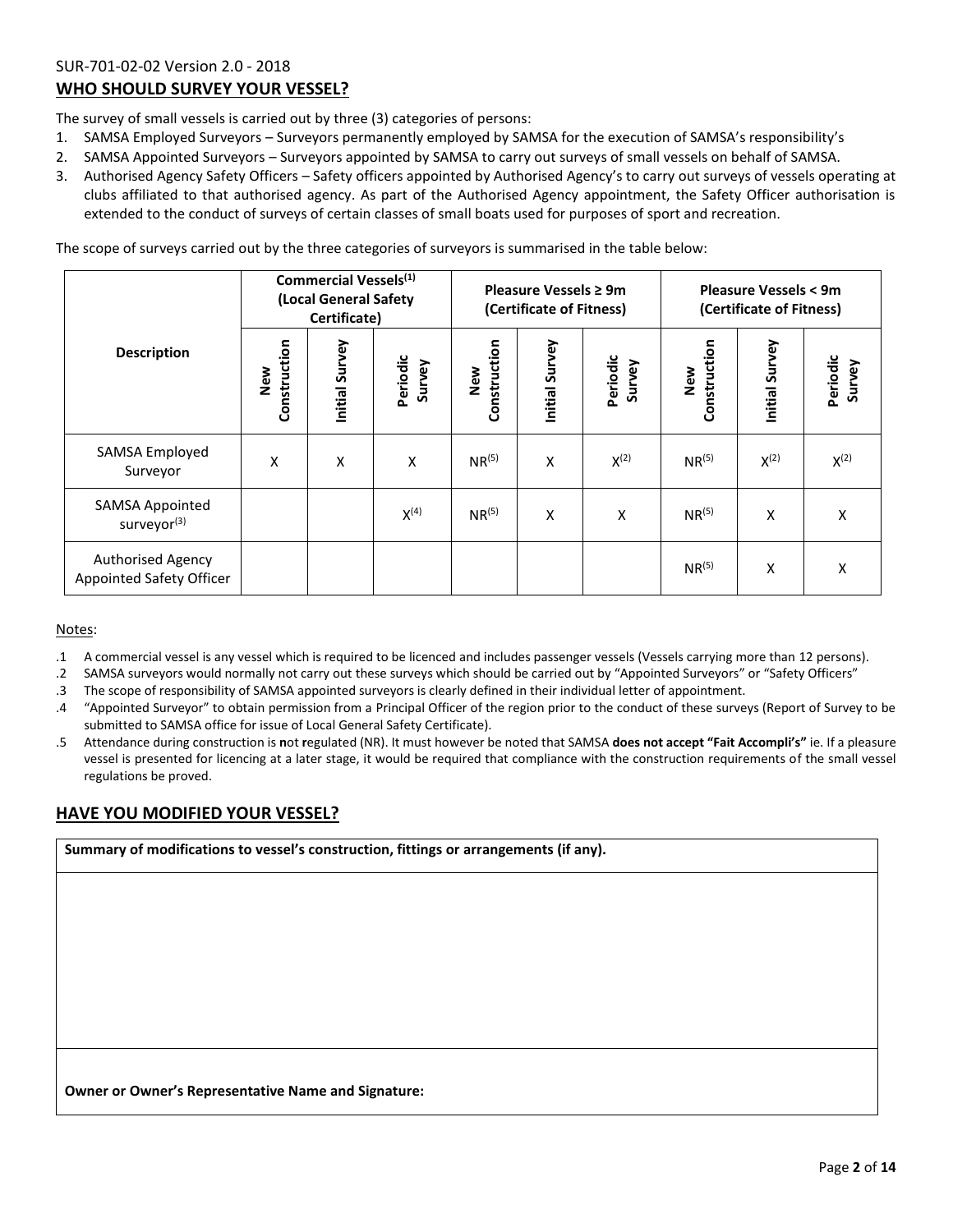#### SUR-701-02-02 Version 2.0 - 2018

#### **HAVE YOU PROVIDED SAFE ACCESS TO YOUR VESSEL?**

Owners and skippers are advised that SAMSA regards the non-provision of safe access to vessels in a serious light. Safe access is a requirement for ALL persons requiring access to vessels (not just surveyors). SAMSA surveyors are instructed to issue a PROHIBITION ORDER where safe access is not provided. All work on board is to be stopped until safe access is provided to the satisfaction of the surveyor. (Merchant Shipping Act, 57 of 1951 section 9(5)

| <b>Owner and Vessel Particulars</b>                  |                                                               |
|------------------------------------------------------|---------------------------------------------------------------|
| Name of Vessel                                       |                                                               |
| Type of operation (Commercial or Pleasure)           | Local General Safety<br>Certificate of Fitness<br>Certificate |
| Approved Marking or Official Number and<br>Category  |                                                               |
| Area of Operation                                    |                                                               |
| Port of Registry or operational home port            |                                                               |
| Length of Vessel                                     |                                                               |
| Number of Crew, including master                     |                                                               |
| Colour of hull and deck                              |                                                               |
| Make and model of vessel and Engines                 |                                                               |
| Name of Owner                                        |                                                               |
| ID Number of owner or company registration<br>number |                                                               |
| Address of owner                                     |                                                               |
| Telephone number of owner                            |                                                               |
| <b>Email Address</b>                                 |                                                               |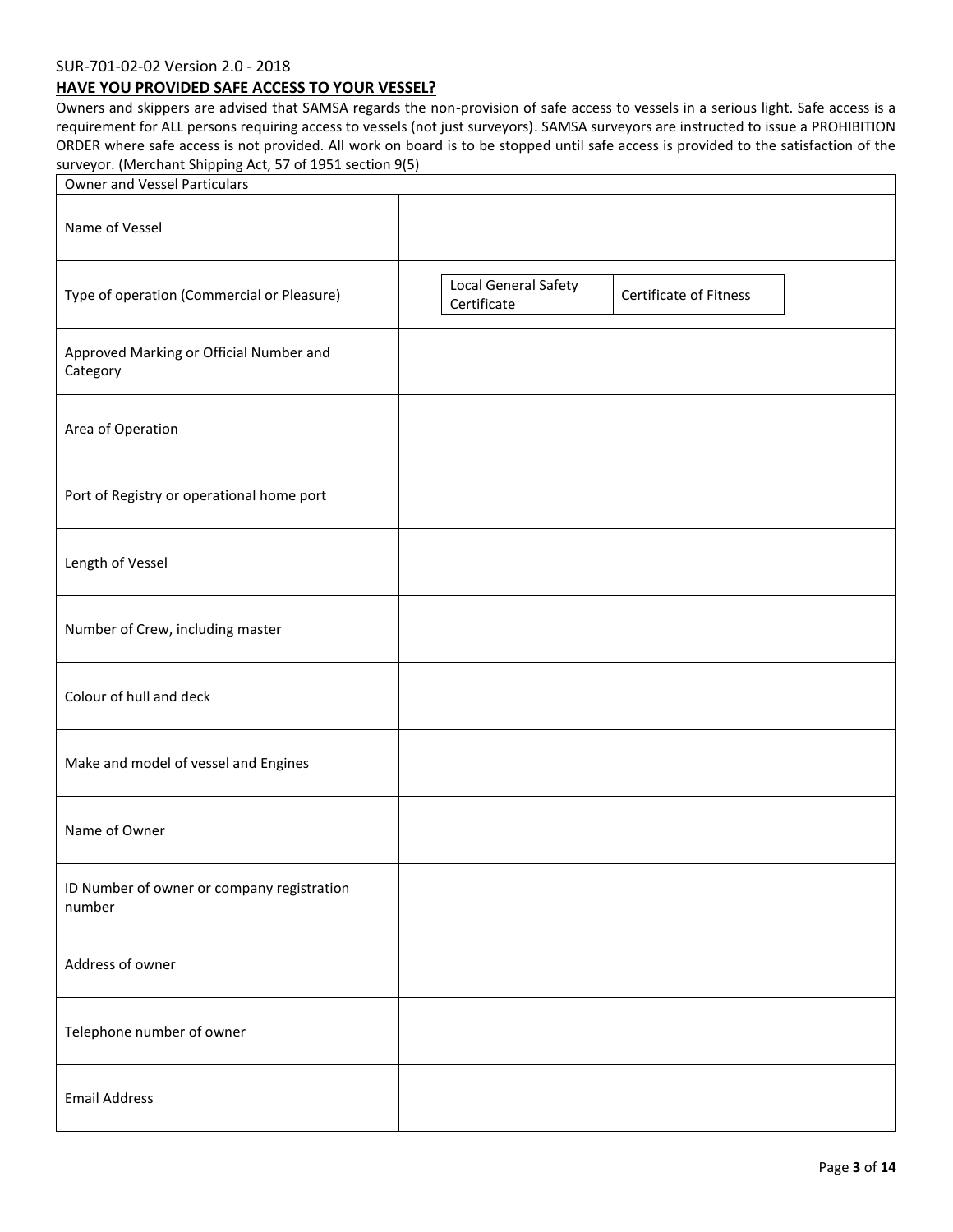| <b>Competent and Responsible Manning</b>                                                                                                                                                                 |                                                                                                                                                                                                                                                                                                                                                                 | $\sqrt{ }$ |
|----------------------------------------------------------------------------------------------------------------------------------------------------------------------------------------------------------|-----------------------------------------------------------------------------------------------------------------------------------------------------------------------------------------------------------------------------------------------------------------------------------------------------------------------------------------------------------------|------------|
| Crewing                                                                                                                                                                                                  | The vessel has to be under the constant guidance of a person holding an                                                                                                                                                                                                                                                                                         |            |
| Regulation 14                                                                                                                                                                                            | appropriately endorsed Certificate of Competence.                                                                                                                                                                                                                                                                                                               |            |
|                                                                                                                                                                                                          | This certificate of competence (or a certified copy) must be available for<br>inspection at all reasonable times.                                                                                                                                                                                                                                               |            |
| Manning<br>Regulation 14                                                                                                                                                                                 | In addition to having a qualified skipper on board, the owner must ensure<br>that the vessel is sufficiently and efficiently manned. There are to be<br>sufficient competent persons on board with regards to the requirements<br>of other safety provisions, i.e. such as keeping a proper lookout and the<br>manning (minimum number of crew) of the vessel.  |            |
| <b>Crewing for Commercial Vessels</b><br>Regulation 14(3)                                                                                                                                                | <b>Commercial Vessels:</b><br>Records of approved safety induction training<br>$\cdot$ 1<br>Records for medical fitness and employment history<br>$\cdot$ .2<br>Familiarisation training<br>$\cdot$ 3<br>Crew can effectively co-ordinate emergency and pollution prevention<br>.4<br>duties.                                                                   |            |
| <b>Essential Safety Information</b><br>Regulation 7                                                                                                                                                      | 1. and 2. are applicable to ALL vessels<br>In addition for commercial vessels:                                                                                                                                                                                                                                                                                  |            |
| On EVERY occasion and BEFORE the vessel goes<br>to sea;<br>1. All skippers MUST ensure that every person<br>aboard receives essential and appropriate<br>safety information; such as the location of the | Skippers of commercial vessels MUST practice the vessel's emergency<br>procedures and arrangements at least once a week. (Examples would be<br>'abandon ship', 'fire fighting' and 'man overboard' procedures, if<br>practicable.)                                                                                                                              |            |
| safety appliances and equipment aboard as well<br>as instruction in the use of such items.<br>and<br>2. All skippers MUST ensure that the safety                                                         | A record of the drills must be maintained by the skipper.<br>Marine Notice: Requirement for Safety Drills, Safety Familiarisation and<br>Record Keeping.                                                                                                                                                                                                        |            |
| appliances and equipment are inspected, fit and<br>ready for use.                                                                                                                                        | Marine Notice 1 of 2009, or as amended.                                                                                                                                                                                                                                                                                                                         |            |
| Fuel reserve<br><b>Regulation 8</b>                                                                                                                                                                      | A reserve of not less than 25% over and above the requirement for the<br>intended voyage                                                                                                                                                                                                                                                                        |            |
| <b>Operational Limits</b><br>Regulation 10                                                                                                                                                               | No person may operate a vessel beyond the distance from shore for the<br>category it is licensed for or operate a passenger vessel more than 5 (five)<br>NM from shore and 15(fifteen) NM from a safe haven.                                                                                                                                                    |            |
| Carrying persons in excess<br>Regulation 11                                                                                                                                                              | It is illegal to exceed the number of persons specified on the vessel's safety<br>certificate, except in an emergency such as in the case of a search and<br>rescue operation.                                                                                                                                                                                  |            |
| Voyage information<br>Regulation 12                                                                                                                                                                      | Before a vessel goes to sea, the particulars of the vessel and the names of<br>the crew are to be left with the harbour master, at the launch site, or in<br>certain cases, relatives, a police station or responsible person. However,<br>where local authorities or authorized agents have implemented reporting<br>mechanisms, these shall be complied with. |            |
|                                                                                                                                                                                                          | Upon returning from sea or the voyage, the person or authorities with<br>whom the voyage information were left, must be informed accordingly.                                                                                                                                                                                                                   |            |
| Assisting vessels in distress and reporting<br>dangers to navigation<br>Regulation 13                                                                                                                    | It is the duty of a skipper to report dangers to navigation and assist vessels<br>in distress.                                                                                                                                                                                                                                                                  |            |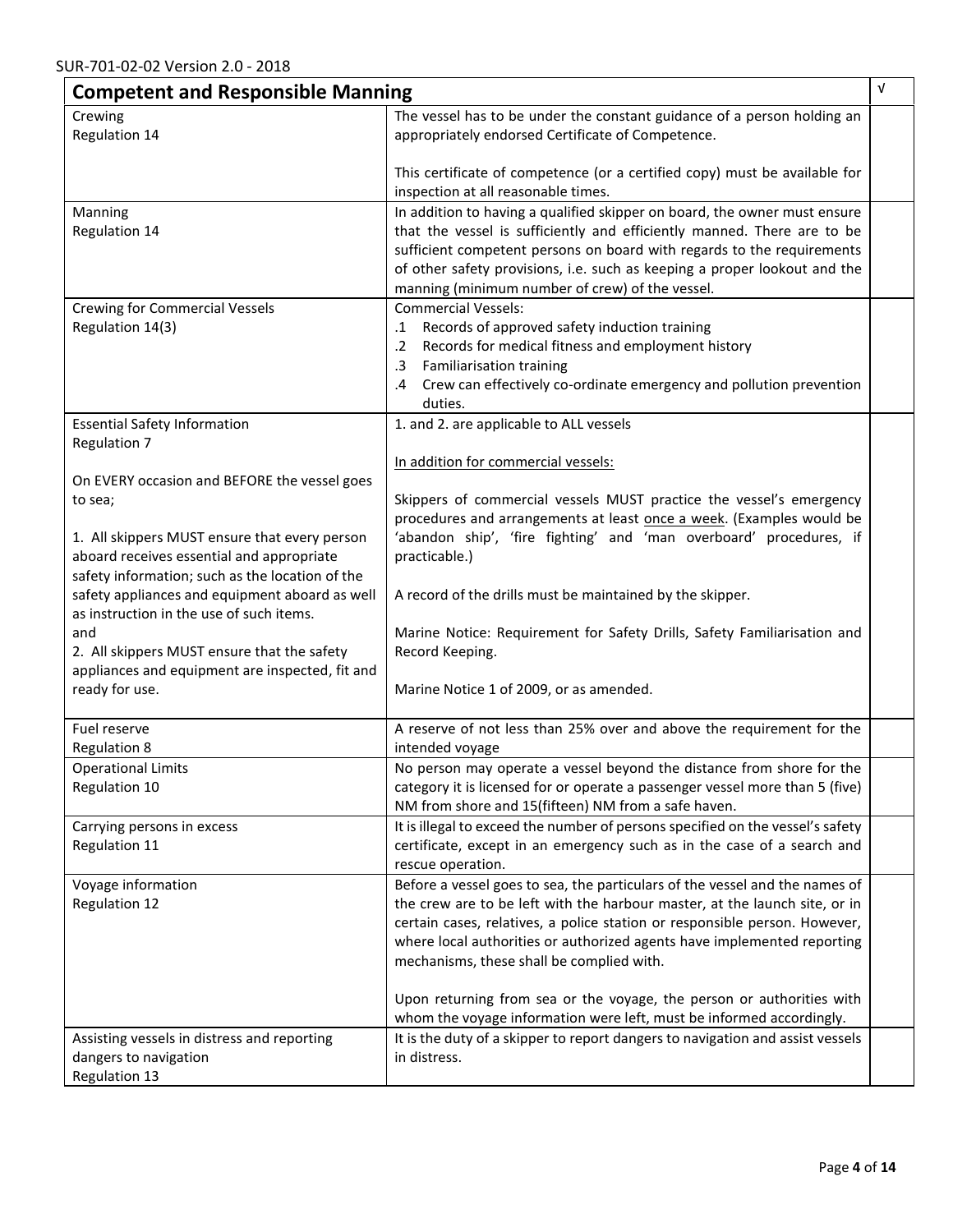| Cancellation of Certificate of Competence<br>Regulation 16 | A certificate of competence may be suspended or cancelled if the holder is<br>convicted of an offence in terms of the Act, if the holder has conducted         |  |
|------------------------------------------------------------|----------------------------------------------------------------------------------------------------------------------------------------------------------------|--|
|                                                            | him/herself in a negligent or incompetent manner, or if the certificate was<br>obtained fraudulently or on wrong information.                                  |  |
| Physical and mental fitness<br>Regulation 17               | No person may operate a vessel or vessel's equipment whilst under the<br>influence of alcohol or drugs.                                                        |  |
|                                                            | (Maximum of 0, 05 gram/100 ml alcohol in blood or 0, 24 mg/1000 ml<br>alcohol in breath). No person may refuse that a specimen of blood or<br>breath be taken. |  |
|                                                            | No person may operate a vessel if he/she is not physically able to do so<br>and/or of sound mental health.                                                     |  |
| Age Limitations                                            | Commercial vessels the minimum age for a skipper is 18 years.                                                                                                  |  |
| Regulation 18                                              | Pleasure vessel with more than 15HP the minimum age is 16 years.                                                                                               |  |
| Unauthorized liquor and illicit drugs                      | No person may take, or have in their possession, unauthorized liquor or an                                                                                     |  |
| Regulation 19                                              | illicit drug aboard a commercial vessel.                                                                                                                       |  |
|                                                            |                                                                                                                                                                |  |
|                                                            | Commercial vessels may be searched (without a warrant) by enforcement                                                                                          |  |
|                                                            | officers. (e.g. SAPS, SAMSA Surveyor, Skipper, Owner or deputized person)                                                                                      |  |
| Requirements for water-skiing<br>Regulation 36             | Water-skiing is only allowed in areas indicated by the regulating authority<br>and it is not allowed at night;                                                 |  |
|                                                            | The towing vessel may not use a steel or other metallic rope;                                                                                                  |  |
|                                                            | In addition to the skipper, there must be a competent person in the towing                                                                                     |  |
|                                                            | boat observing the water-skier;                                                                                                                                |  |
|                                                            | The towing vessel may not follow closer than 100 metres in the wake of<br>another towing vessel - towing a skier, person, aquatic or airborne device.          |  |
|                                                            | A water-skier:                                                                                                                                                 |  |
|                                                            | .1 Must wear a suitable buoyancy aid and must have knowledge of the<br>standard hand signals in use;                                                           |  |
|                                                            | .2 May not purposefully let go of the rope in congested areas;                                                                                                 |  |
|                                                            | May not create a nuisance or danger for other water users.<br>.3                                                                                               |  |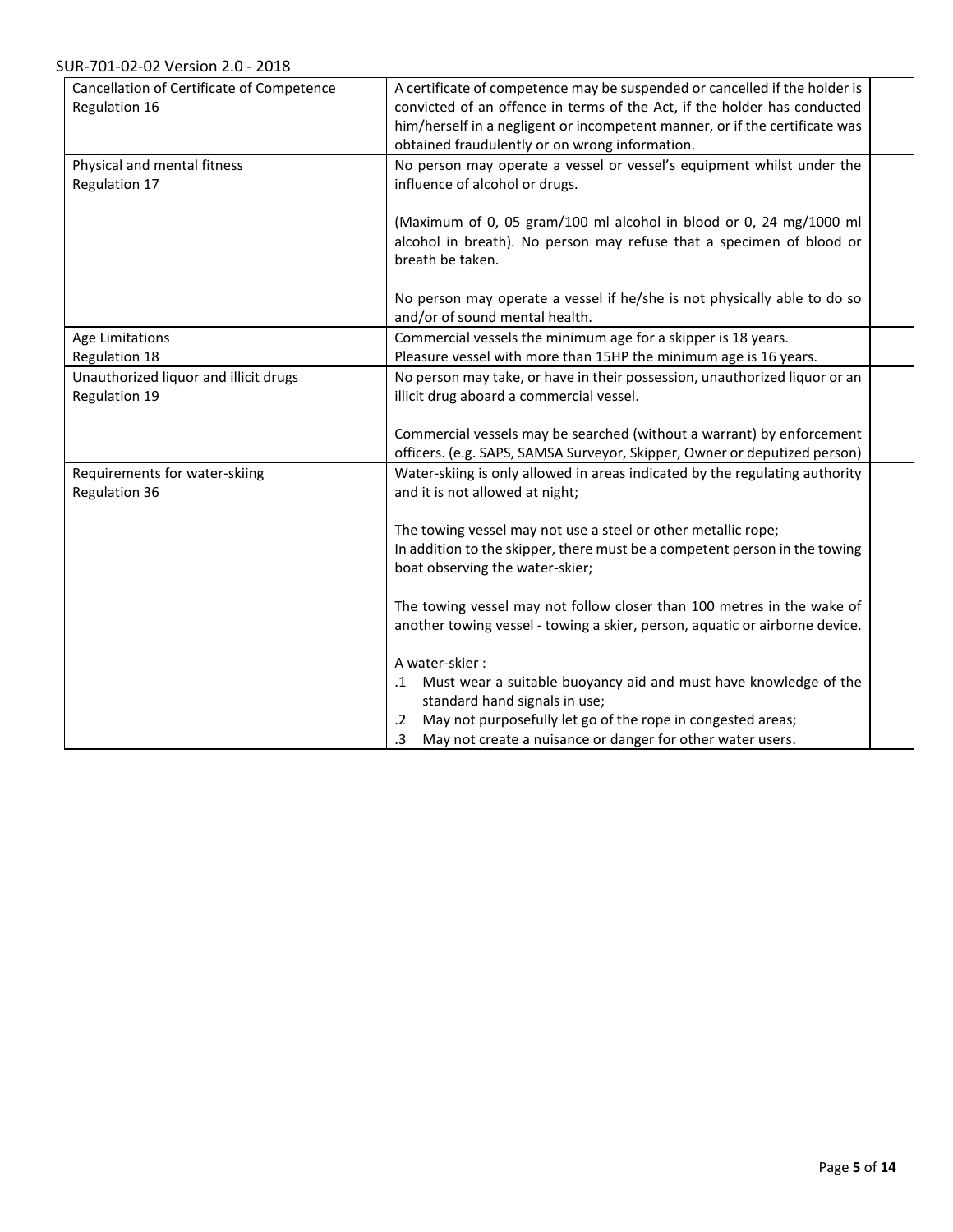| V<br><b>CONSTRUCTION REQUIREMENTS - Annex 1</b>                       |                                                                                                                                                                               |  |  |
|-----------------------------------------------------------------------|-------------------------------------------------------------------------------------------------------------------------------------------------------------------------------|--|--|
| <b>CONSTRUCTION REQUIREMENTS</b>                                      | It is an offence to sell a vessel which does not comply with the construction                                                                                                 |  |  |
| Regulation 6                                                          | requirements except where accompanied by a letter or certificate detailing the<br>extent to which the vessel does not or cannot comply.                                       |  |  |
| <b>PLANS</b>                                                          | Vessels under 9 metres are not required to produce plans, but photographs and a                                                                                               |  |  |
| Regulation 4                                                          | buoyancy certificate are required in lieu of detailed plans.<br>Vessels > 9m but $\leq$ 12m require in addition; a general arrangement drawing and the                        |  |  |
| Plans are required by SAMSA at least<br>seven working days before the | ship's particulars.                                                                                                                                                           |  |  |
| building of any commercial vessel is                                  | Vessels >12m < 25GT require in addition; construction-and-lines plans, shaft &                                                                                                |  |  |
| commenced, or when any alterations                                    | rudder drawing and the bilge-and-sea water system schematics.                                                                                                                 |  |  |
| are made to an existing commercial                                    | Drawings scale to be 1:25                                                                                                                                                     |  |  |
| vessel.                                                               |                                                                                                                                                                               |  |  |
| DOCKING/SLIPPING                                                      | LGSC: Annually:                                                                                                                                                               |  |  |
| <b>Regulation 5</b>                                                   | .1 Vessels thoroughly inspected, internally and externally, including water                                                                                                   |  |  |
| <b>Regulation 23</b>                                                  | connection fastenings.                                                                                                                                                        |  |  |
|                                                                       | Surveyors discretion or at intervals not exceeding two years:<br>$\cdot$ 2                                                                                                    |  |  |
| Initial inspections for LGSC/COF will                                 | Dismantle and inspect water suction and discharge valves.<br>$\cdot$ 3                                                                                                        |  |  |
| require the external structure and                                    | Surveyors discretion or at intervals not exceeding 4 years:<br>.4                                                                                                             |  |  |
| fittings of the vessel to be inspected                                | Shafts drawn and tapers blued and non destructive testing of shaft and<br>.5                                                                                                  |  |  |
| by the surveyor.                                                      | propeller.                                                                                                                                                                    |  |  |
| Required on vessels where the                                         | COF: Annually:                                                                                                                                                                |  |  |
| external areas are not otherwise                                      | .1 Trailer-borne vessels: Ensure the vessel's structure, equipment, appliances                                                                                                |  |  |
| accessible, every twelve months.                                      | arrangements and material continue to be in compliance with the regulations.                                                                                                  |  |  |
|                                                                       | The principles of the LGSC survey requirements will apply to COF inspections for<br>$\cdot$ 2                                                                                 |  |  |
|                                                                       | vessels that are not trailer-borne.                                                                                                                                           |  |  |
|                                                                       | Exemptions may be applied for, in accordance with SAMSA Policy on Hull and<br>.3                                                                                              |  |  |
|                                                                       | Shaft Surveys.                                                                                                                                                                |  |  |
|                                                                       | Marine Notice No 6 of 2002. (or latest marine notice)                                                                                                                         |  |  |
| SUFFICIENT RESERVE POSITIVE<br><b>STABILITY</b>                       | Careful consideration of vessel stability required when considering modifications to<br>the vessel or changes in the vessels operation which increase the load carried by the |  |  |
| Regulation 6                                                          | vessel.                                                                                                                                                                       |  |  |
| <b>INGRESS OF WATER</b>                                               | Decked vessels shall not have any point of possible ingress of water, except for                                                                                              |  |  |
| Regulation 6                                                          | scuppers, less than 200 mm above the surface of the water.                                                                                                                    |  |  |
|                                                                       | Careful consideration required when modifications to scupper arrangements are                                                                                                 |  |  |
|                                                                       | considered. (Changes to as-built arrangements.)                                                                                                                               |  |  |
| <b>COLOUR OF DECK</b>                                                 | To assist with search and rescue, the deck is to be painted or pigmented in a colour                                                                                          |  |  |
| Regulation 9                                                          | which is readily visible from above in any sea condition. (Or the vessel may carry a                                                                                          |  |  |
|                                                                       | pigmented canvas extending the full the width of the vessel, but not less than 2m x                                                                                           |  |  |
|                                                                       | 2m).                                                                                                                                                                          |  |  |
| Navigation lights                                                     | Any vessel going to sea at night must have properly fitted navigation lights in                                                                                               |  |  |
| <b>Collision Regulations</b>                                          | accordance with the International Collision Regulations.                                                                                                                      |  |  |
|                                                                       | Lights must be of an approved type; must show the correct sectors; wiring to be neat,                                                                                         |  |  |
|                                                                       | secured and waterproof.                                                                                                                                                       |  |  |
| Kill switch                                                           | To be fitted on power driven vessels of more than 15HP outboard engines of 9<br>metres or less in overall length                                                              |  |  |
| Reg 7(5) and (6)                                                      | To be attached to the skipper or operator at all times except when launching or                                                                                               |  |  |
|                                                                       | beaching the vessel through surf.                                                                                                                                             |  |  |
| LOAD LINE REGULATIONS (1968)                                          | Applicable to vessels over 14m in registered length that are not commercial fishing                                                                                           |  |  |
| Regulation 8(1)(f)                                                    | or pleasure vessels.                                                                                                                                                          |  |  |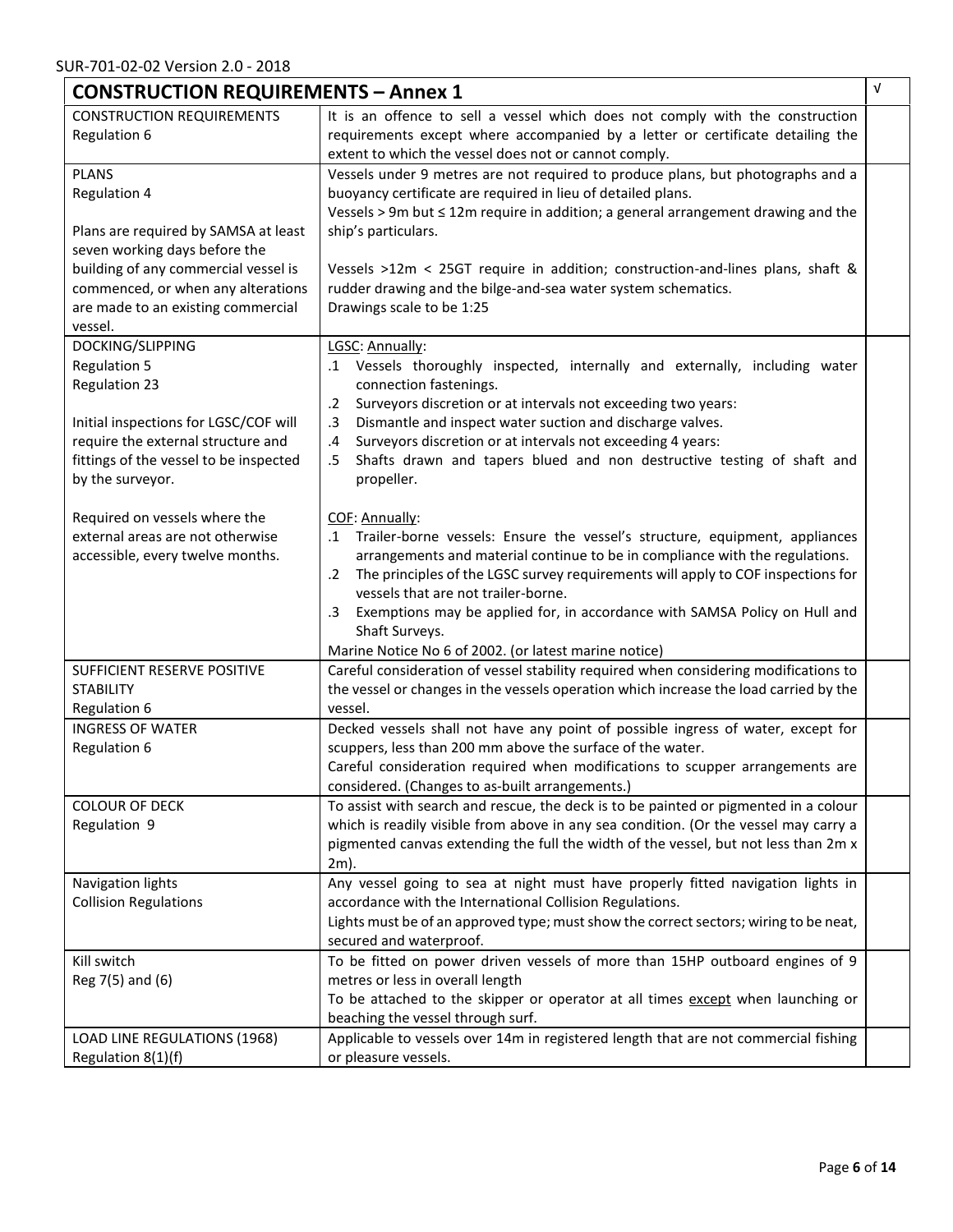### SUR-701-02-02 Version 2.0 - 2018

| 101 V 202 V 1010 H 2.0                       |                                                                                         |  |
|----------------------------------------------|-----------------------------------------------------------------------------------------|--|
| <b>Built-In Buoyancy</b>                     | Vessels not provided with life-rafts must provide either built-in buoyancy or prove     |  |
| Paragraph 1                                  | that they can survive one compartment flooding                                          |  |
|                                              |                                                                                         |  |
| To be fitted where life-rafts are not        | Built-jn buoyancy:                                                                      |  |
| carried.                                     | The buoyancy provided must be capable of keeping the vessel afloat when fully           |  |
|                                              | flooded, swamped or capsized, and, provide a platform upon which the full               |  |
| Exceptions:                                  | complement can be secured.                                                              |  |
| .1 Vessels<br>participating<br>in<br>an      |                                                                                         |  |
| organised event under the                    | Built-in buoyancy must consist of a material such as foam, or approved plastic bottles  |  |
| auspices of an authorised agency             | that are not affected by oil or oil products to the satisfaction of the authority.      |  |
|                                              |                                                                                         |  |
| are exempted only for the                    |                                                                                         |  |
| duration of the event.                       | For wooden or GRP vessels the industry norm is that the volume displaced by the         |  |
| a Sailing pleasure vessels are<br>$\cdot$ .2 | buoyancy provide inside the vessel must represent a figure of 60% of the gross          |  |
| exempted on inland waters and                | weight of the vessel. For other construction materials it must be proved to the         |  |
| at sea when operating within 15              | satisfaction of the authority that the built-in buoyancy provisions are sufficient.     |  |
| nautical miles of the shore and              |                                                                                         |  |
| within 30 nautical miles of a safe           | Vessels are required to be provided with buoyancy certificates, confirming the          |  |
| haven, during daylight hours only,           | provision of built-in buoyancy. These certificates are required to be kept onboard      |  |
| provided that lifebuoys are                  | with the LGSC/COF and to be presented at the time of survey or when requested by        |  |
| carried (one per 2 persons)                  | an enforcement officer.                                                                 |  |
|                                              |                                                                                         |  |
|                                              | Vessel arrangements must be such that the built-in buoyancy provisions and              |  |
|                                              | condition thereof can be reasonably inspected at every survey.                          |  |
|                                              |                                                                                         |  |
|                                              | One compartment flooding:                                                               |  |
|                                              | In lieu of built in buoyancy, decked vessels (the larger displacement vessels) may      |  |
|                                              | have at least two watertight bulkheads, so positioned and of such strength, that in     |  |
|                                              |                                                                                         |  |
|                                              | the event that the largest compartment being flooded, the vessel will remain afloat     |  |
|                                              | with positive transverse stability. (In the worst envisaged load condition!)            |  |
|                                              |                                                                                         |  |
|                                              | Inflatable vessels:                                                                     |  |
|                                              | Inflatable vessels of any category whether fully inflatable or semi-rigid, may in lieu  |  |
|                                              | of fitted buoyancy be constructed with at least 3 separate buoyancy chambers and        |  |
|                                              | have the capacity to stay afloat despite the largest two of the chambers being          |  |
|                                              | completely deflated. The hull of a semi-rigid inflatable is not considered to be one of |  |
|                                              | the 3 buoyancy chambers required.                                                       |  |
| Hatches on deck                              | Hatches on the open deck must be provided with hatch covers that are watertight         |  |
| (Paragraph 2)                                | when dogged down. Special care is to be given to flush deck hatches.                    |  |
|                                              | All watertight hatches should be able to withstand a hose test.                         |  |
|                                              | Where a fishing hatch can be opened to the sea, the cover must be capable of being      |  |
|                                              | secured in an emergency.                                                                |  |
|                                              | Sailing vessels with aft facing companionways which are closed by washboards need       |  |
|                                              | not be watertight, but should still be able to substantially retard water ingress.      |  |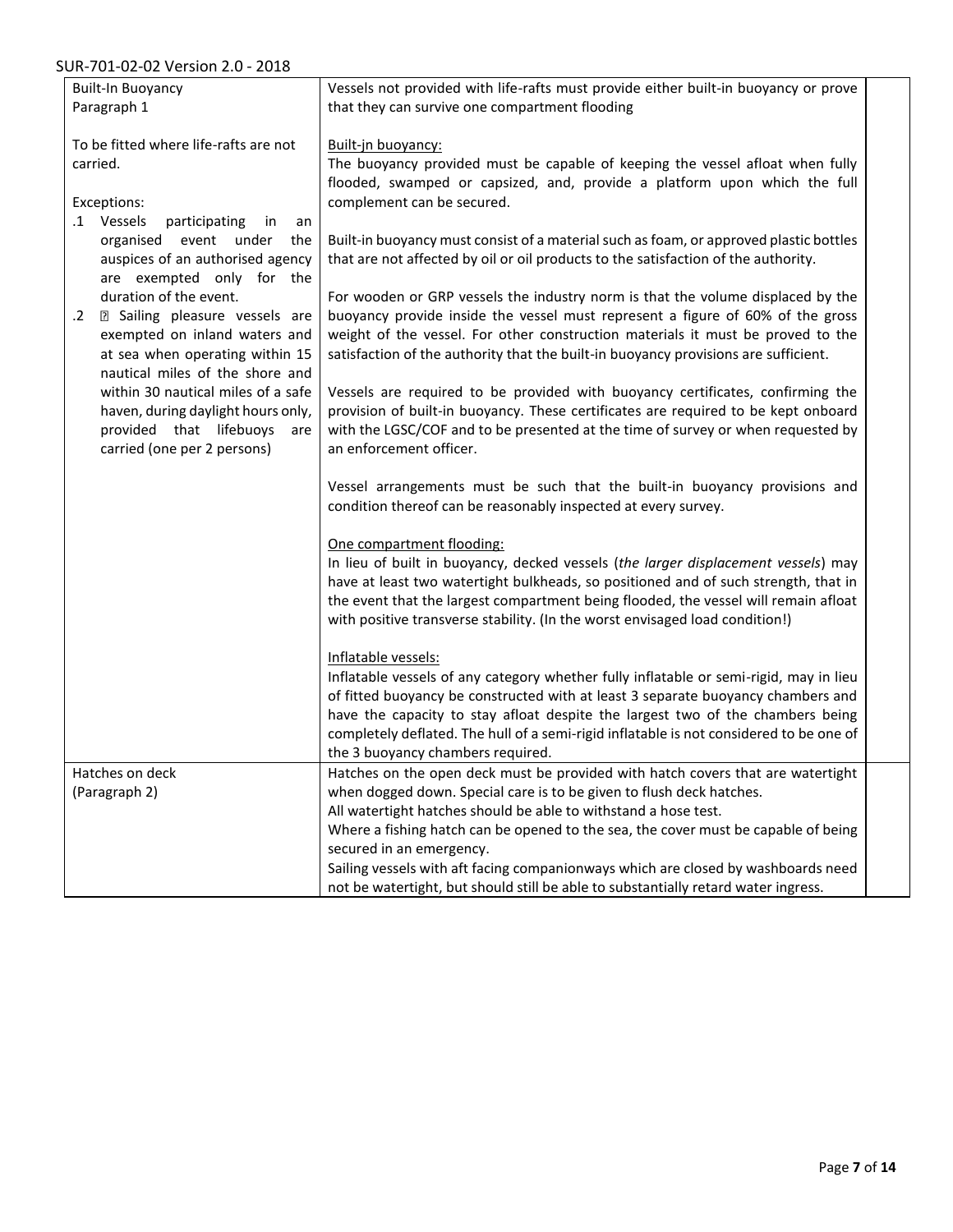| <b>Guard rails</b>                  | All open decks or walk ways on power driven vessels should be protected as follows:                 |  |
|-------------------------------------|-----------------------------------------------------------------------------------------------------|--|
| (Paragraph 3)                       | Vessels 9 metres or more - 600 mm high<br>Vessels less than 9 metres - 450 mm, high                 |  |
|                                     |                                                                                                     |  |
|                                     | All open decks or walk ways on sailing vessels should be protected as follows:                      |  |
|                                     | Vessels 9 metres or more - 560 mm high                                                              |  |
|                                     | Vessels less than 9 metres - 410 mm                                                                 |  |
|                                     |                                                                                                     |  |
|                                     | Surf operated vessels are exempted if they have bulwarks at least 450 mm forward<br>and 300 mm aft. |  |
|                                     |                                                                                                     |  |
|                                     | Vessels with cabin tops which extend nearly to the ship's side, with a crew access                  |  |
|                                     | forward are exempt if provided with a toe rail of at least 50 mm along the outer edge               |  |
|                                     | of the deck and substantial, secure handrail on each side of the cabin.                             |  |
| Towing arrangements                 | Every vessel must be provided with an efficient means of securing a tow rope or                     |  |
| (Paragraph 4)                       | anchor cable. Arrangements provided forward and aft.                                                |  |
|                                     | (Capability to tow and to be towed)                                                                 |  |
| Underwater hull fittings (Paragraph | Inlet and discharge pipes attached to the <i>underwater</i> part of the hull must be                |  |
| 5)                                  | properly flanged to the hull and provided with a valve or shut-off cock inserted in the             |  |
|                                     | line as close as possible to the hull.                                                              |  |
|                                     | Definition of underwater: The maximum loaded waterline when the vessel is heeled                    |  |
|                                     | to 7 deg for power driven vessels and the sheer line, at midships, for sailing vessels.             |  |
| Ventilators                         | Vents serving engine or accommodation spaces to be provided with proper closing                     |  |
| (Paragraph 6)                       | devices or water traps to prevent water ingress into the compartment.                               |  |
|                                     | Vents serving only engine spaces must be able to shut off air flow in case of fire.                 |  |
| Engine power                        | Every motorised and passenger vessel must have an engine capable of propelling the                  |  |
| (Paragraph 7)                       | vessel in its fully loaded condition at a speed of at least 5 knots.                                |  |
|                                     | If operating in a surf, each engine must be capable of propelling the vessel at a safe              |  |
|                                     | speed when operating in surf conditions. (rough conditions)                                         |  |
| Number of engines<br>(Paragraph 7)  | If outboard propulsion is used, the vessel must be provided with at least two<br>outboard engines.  |  |
| <b>Inboard Petrol Engines</b>       | Engine installed in a compartment protected from spray and flooding and is<br>$\cdot$ 1             |  |
| (Paragraph 7 (4))                   | adequately ventilated                                                                               |  |
|                                     | Manual bilge pump fitted in engine compartment<br>.2                                                |  |
|                                     | 3<br>Battery to be stowed outside of engine bay, protected by spray and flooding                    |  |
|                                     | Marinised carburettor with flash arrester fitted<br>.4                                              |  |
|                                     | Sparkless alternator and starter<br>.5                                                              |  |
|                                     | Flameproof extractor fitted to engine bay, runs for 30s before engine starts<br>.6                  |  |
|                                     | Remote controlled fire extinguishing system<br>.7<br>Auxiliary outboard fitted<br>.8                |  |
| <b>Exhaust Pipes and Silencers</b>  | Water cooled or lagged.                                                                             |  |
| Paragraph 7(5)                      |                                                                                                     |  |
| Fuel tanks                          | To be efficiently secured and constructed of suitable material;<br>$\cdot$ 1                        |  |
| (Paragraph 8)                       | Outlets of built in tanks to have shut off valves (or approved automatic shut off<br>$\cdot$ .2     |  |
|                                     | or anti-siphoning devices). If not readily accessible the valves should be able to                  |  |
|                                     | be operated remotely;                                                                               |  |
|                                     | Filler pipes must have threaded plugs or caps. Only non corrosive materials may<br>$.3\,$           |  |
|                                     | be used;<br>Breather pipes should not leak even if the vessel is heeled to 50°;<br>.4               |  |
|                                     | Fuel levels should be able to be determined and where gauge glasses are fitted,<br>.5               |  |
|                                     | they must be fitted with self closing valves;                                                       |  |
|                                     | All fuel tanks holding PETROL must be fitted or stored outside engine and battery<br>.6             |  |
|                                     | compartments.                                                                                       |  |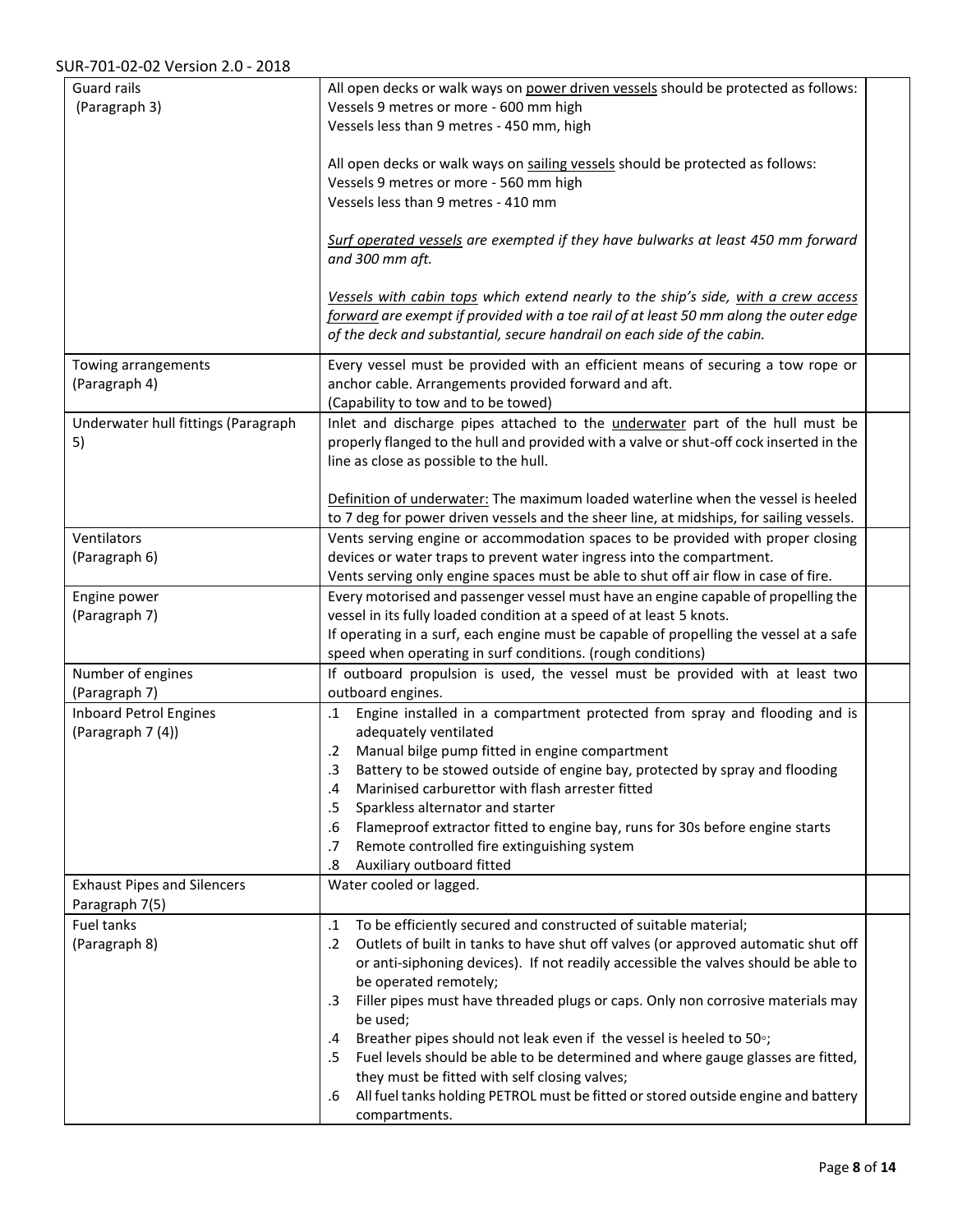| <b>Electrical installations</b><br>(Paragraph 9)<br>(Motor driven vessels)                       | Vessel to be provided with at least two identical banks of batteries. If engines are<br>provided with hand start arrangements only one bank of batteries may be fitted.                                                                                                                                                         |  |
|--------------------------------------------------------------------------------------------------|---------------------------------------------------------------------------------------------------------------------------------------------------------------------------------------------------------------------------------------------------------------------------------------------------------------------------------|--|
|                                                                                                  | A suitable battery charging appliance must be provided for each bank of batteries; If<br>there is more then one engine, then each engine must be provided with a battery                                                                                                                                                        |  |
|                                                                                                  | charging appliance capable of charging both banks of batteries.                                                                                                                                                                                                                                                                 |  |
|                                                                                                  | A single bank of batteries must be capable of providing 12 hours auxiliary power for<br>navigation lights, electric bilge pumps (if provided) and fixed radio equipment.                                                                                                                                                        |  |
|                                                                                                  | Installation to conform to good marine practice.                                                                                                                                                                                                                                                                                |  |
| <b>Electrical installations</b><br>(Paragraph 9)<br>(Sailing vessels)                            | Every sailing vessel fitted with an inboard auxiliary engine must be provided with at<br>least one bank of batteries, unless a hand-start engine is fitted;                                                                                                                                                                     |  |
|                                                                                                  | At least a single bank of batteries must be provided, capable of providing 12 hours<br>auxiliary power for navigation lights, electric bilge pumps (if provided) and fixed radio<br>equipment.                                                                                                                                  |  |
|                                                                                                  | Installation to conform to good marine practice.                                                                                                                                                                                                                                                                                |  |
| <b>Emergency steering</b>                                                                        | Fitted except where steered by means of a tiller. May be portable but must be                                                                                                                                                                                                                                                   |  |
| Annex 1<br>Para 10                                                                               | accessible for rapid attachment)<br>Alternative emergency steering to be practical and demonstrated.                                                                                                                                                                                                                            |  |
| Bilge pumping arrangements (motor<br>vessels)                                                    | ONLY applies to vessels without self-draining decks (exceptions for ski-boats and<br>inflatable boats, sailing or rowing dinghies)                                                                                                                                                                                              |  |
| One (1) power driven bilge pump<br>(capacity 3000 litres per hour)<br>One (1) hand operated pump | Where vessels over 7m in length are fitted with an inboard main engine, the bilge<br>pump must be driven by the main engine. If the main engine cannot act as the prime<br>mover, the pump may be electrically powered. In addition the vessels must be fitted<br>with a hand operated bilge pump situated above the main deck. |  |
| (capacity 2000 litres per hour)                                                                  | Other power driven vessels over 7m in length must have at least two hand-operated<br>bilge pumps, one installed below deck and the other above deck.<br>Vessels under 7m in length must be fitted at least one hand operated pump                                                                                               |  |
|                                                                                                  | All bilge pumps must be fitted with piping arrangements, valves, suction and<br>strainers for pumping out all compartments except for the fish hatch, (if it can be<br>flooded and the vessel still maintains positive stability or adequate buoyancy).                                                                         |  |
|                                                                                                  | Underwater discharges need sufficient non-return valves fitted to prevent back<br>flooding;                                                                                                                                                                                                                                     |  |
|                                                                                                  | Portable pump levers to be kept in a readily accessible space as near to the pump as<br>possible. (In the case of pumps above deck, then in a locker above deck)                                                                                                                                                                |  |
| Bilge pumping arrangements (sailing<br>vessels)<br>one (1) hand operated bilge pump              | Capacity 2000 litres per hour;<br>.1<br>Underwater discharges need sufficient non-return valves fitted to prevent back<br>$\cdot$ .2<br>flooding;<br>Portable pump levers to be kept in a readily accessible space as near to the pump<br>$\cdot$ 3                                                                             |  |
|                                                                                                  | as possible. (In the case of pumps above deck, then in a locker above deck)                                                                                                                                                                                                                                                     |  |
| Visibility at steering position<br>(Paragraph 12)                                                | Clear visibility, through safety-toughened clear glass (i.e. not through opaque and<br>starred plastic), forward, from two points abaft the beam on each side (1121/2° to port<br>and stbd of the centre line) or out in the open. Protection of glare from the sun may                                                         |  |
|                                                                                                  | be afforded by portable tinted screens (or the roll-down type) and not fixed/stuck to<br>the glass.                                                                                                                                                                                                                             |  |
| Maintenance of propulsion and<br>steering machinery<br>(Paragraph 13)                            | Periodically serviced and maintained according to the manufacturers specifications<br>by competent persons.                                                                                                                                                                                                                     |  |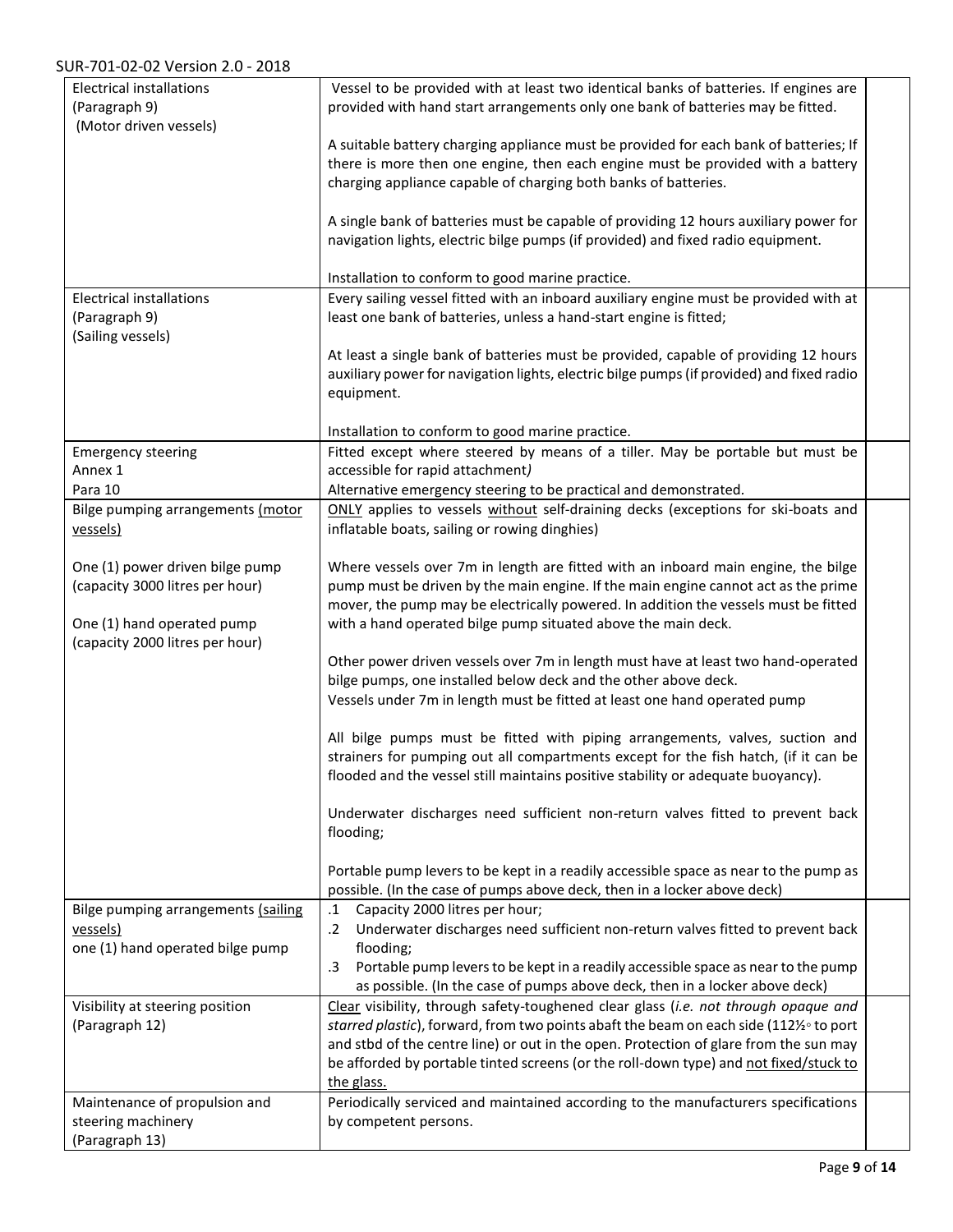| Crew accommodation in commercial | ONLY applies to vessels going to sea for a continuous period of 16 hours or more in   |
|----------------------------------|---------------------------------------------------------------------------------------|
| small vessels (Paragraph 14)     | a 24 hour period.                                                                     |
|                                  | Not more than 10 persons in a space with only one access.<br>$\cdot$ 1                |
|                                  | Bunks 1,8m x 600mm (may taper to 460mm at the foot)<br>$\cdot$ .2                     |
|                                  | Vertical height between mattress and bunk above 500mm<br>$\cdot$ 3                    |
|                                  | No drips onto bunks from access ladders and ventilators<br>.4                         |
|                                  | Cubby hole for each bunk to store personal items<br>.5                                |
|                                  | Bunks end to end separated by a board of at least 500 mm high<br>.6                   |
|                                  | No sleeping in the engine room or galley<br>.7                                        |
|                                  | Only if protected(see Regs) may crew sleep in the steering compartment<br>.8          |
|                                  | No access to engine room from galleys with gas stoves (see Regs)<br>.9                |
|                                  | .10 Toilets and showers: Under 19 persons - two of each. Additional one of each       |
|                                  | per ten persons carried in excess of 19. Outside of, but adjacent to, sleeping        |
|                                  | quarters.                                                                             |
|                                  | .11 Adequate ventilation and closing devices to prevent water ingress and air in      |
|                                  | the event of a fire                                                                   |
|                                  | .12 Adequate electrical lighting in all accommodation spaces                          |
|                                  | .13 - all accommodation spaces to have a MINIMUM head height - 1,8m, except at        |
|                                  | bunks, cupboards and other spaces where persons need not normally stand or            |
|                                  | walk upright.                                                                         |
| Gas appliances                   | Every gas cooker or refrigerator must be fitted with a safety device which closes off |
| (Paragraph 15)                   | the gas if the flame is blown out. The installation must be serviced annually by a    |
|                                  | competent person.                                                                     |
| Dive boats                       | ONLY applies to diving vessels.                                                       |
| (Paragraph 17)                   | If operated through the surf, fitted with adequate seating and grab points other      |
|                                  | than on the gunwale (except for inflatable vessels).                                  |
|                                  | To provide adequately secured racks for accommodating all the dive tanks.             |

## **SAFETY APPLIANCES AND EQUIPMENT Annexure 2 of National Small Vessel Safety Regulations, 2007.**

| Safety<br>Item No | Description                                                                                                                                                                                | Remarks                                                                                                                                                                                                                                                                                                                         |  |
|-------------------|--------------------------------------------------------------------------------------------------------------------------------------------------------------------------------------------|---------------------------------------------------------------------------------------------------------------------------------------------------------------------------------------------------------------------------------------------------------------------------------------------------------------------------------|--|
|                   | Approved Life-jacket<br>To be fitted with the following:<br>Whistle<br>a)<br>Lifting loop<br>$\mathbf{b}$<br>Retro-reflective material<br>c)<br>These devices provide face-up<br>flotation | One life-jacket per person aboard.<br>Level 150 - Offshore conditions for vessels operating more than 15 miles<br>offshore (SANS 12402-3)<br>Refer to the latest Marine Notice: New Compulsory standards for<br>lifejackets used on South African Vessels<br>SAMSA strongly recommends an approved light; if operating at night |  |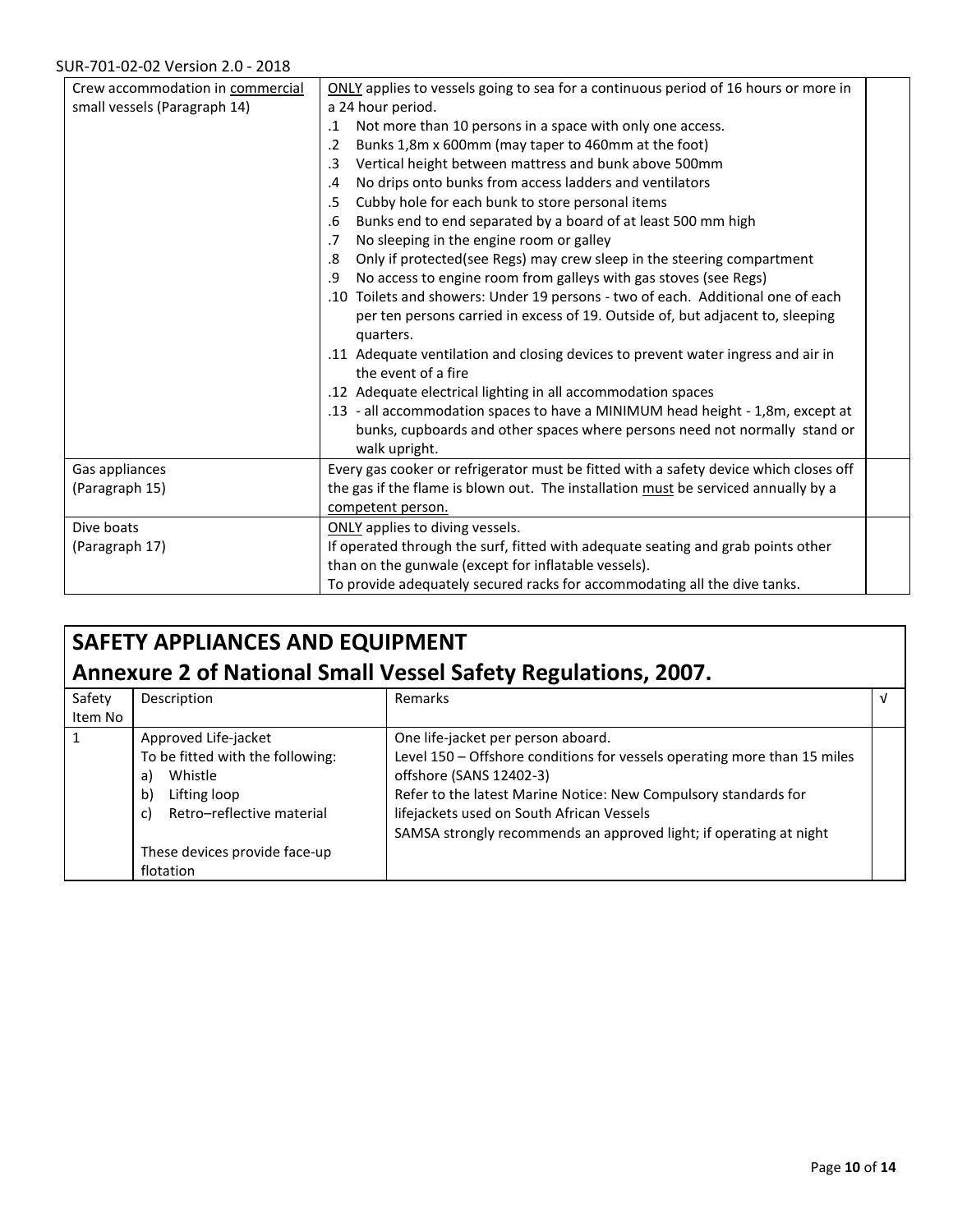#### SUR-701-02-02 Version 2.0 - 2018

| $\overline{2}$ | Approved Buoyancy aid<br>(Working Lifejacket)<br>To be fitted with the following:<br>a) Whistle<br>b) Lifting loop<br>Retro-reflective material<br>c)<br>These devices provide for continuous<br>wear and provide lift, without<br>significant face-up turning ability | It is accepted that it may be impractical to wear an approved lifejacket for<br>specific operations onboard. Additional approved buoyancy aids must be<br>provided for the following operations:<br><b>Commercial Vessels:</b><br>When performing any work on deck at night.<br>$\cdot$ 1<br>When carrying out any other work where there is a risk of being lost<br>$\cdot$ 2<br>overboard<br>Every crew member on a vessel less than seven metres in overall<br>$.3\phantom{0}$<br>length when operating within 1 nautical mile from shore;<br>Pleasure vessels:<br>Not mandatory to be supplied with buoyancy aids additional to the life<br>jacket.<br>Pleasure & Commercial Vessels<br>By every child under 12 (twelve) years of age on deck whilst the vessel is<br>underway.<br>The limitations of a buoyancy aid must be taken into account by the skipper<br>and the use of such buoyancy aid in lieu of a lifejacket should only be<br>allowed when circumstances dictate as determined by a proper risk<br>assessment by the skipper.<br>Note that when launching or returning through the surf, or when directed<br>by the skipper, either a lifejacket or an approved buoyancy aid MUST be<br>worn by every person aboard.<br>A water-skier must wear a suitable buoyancy aid.<br>SAMSA advises recreational vessels to consider the wisdom of wearing a<br>comfortable buoyancy aid at all times whilst at sea. |  |
|----------------|------------------------------------------------------------------------------------------------------------------------------------------------------------------------------------------------------------------------------------------------------------------------|-------------------------------------------------------------------------------------------------------------------------------------------------------------------------------------------------------------------------------------------------------------------------------------------------------------------------------------------------------------------------------------------------------------------------------------------------------------------------------------------------------------------------------------------------------------------------------------------------------------------------------------------------------------------------------------------------------------------------------------------------------------------------------------------------------------------------------------------------------------------------------------------------------------------------------------------------------------------------------------------------------------------------------------------------------------------------------------------------------------------------------------------------------------------------------------------------------------------------------------------------------------------------------------------------------------------------------------------------------------------------------------------------------------------------------|--|
|                |                                                                                                                                                                                                                                                                        | SAMSA strongly recommends an approved light; if operating at night                                                                                                                                                                                                                                                                                                                                                                                                                                                                                                                                                                                                                                                                                                                                                                                                                                                                                                                                                                                                                                                                                                                                                                                                                                                                                                                                                            |  |
| 3              | Lifebuoy                                                                                                                                                                                                                                                               | Only on non-planing vessels                                                                                                                                                                                                                                                                                                                                                                                                                                                                                                                                                                                                                                                                                                                                                                                                                                                                                                                                                                                                                                                                                                                                                                                                                                                                                                                                                                                                   |  |
| 4              | Dan buoy<br>Hand-held red distress flares                                                                                                                                                                                                                              | Only on trawlers and on sailing vessels over 9m in length.<br>4 off - unexpired SAMSA approved. It is an offence to tamper with expiry<br>dates, besides being very dangerous.<br>Exp. //20<br>(Note: All expired pyrotechnics are to be handed in at the SAPS explosives<br>unit for disposal.)                                                                                                                                                                                                                                                                                                                                                                                                                                                                                                                                                                                                                                                                                                                                                                                                                                                                                                                                                                                                                                                                                                                              |  |
| 5              | Red rocket parachute flares                                                                                                                                                                                                                                            | 4 off - unexpired SAMSA approved. It is an offence to tamper with expiry<br>dates, besides being very dangerous.<br>Exp. //20                                                                                                                                                                                                                                                                                                                                                                                                                                                                                                                                                                                                                                                                                                                                                                                                                                                                                                                                                                                                                                                                                                                                                                                                                                                                                                 |  |
| 6              | Floating orange smoke marker                                                                                                                                                                                                                                           | 1 off - unexpired SAMSA approved. It is an offence to tamper with expiry<br>dates, besides being very dangerous.<br>Exp. //20                                                                                                                                                                                                                                                                                                                                                                                                                                                                                                                                                                                                                                                                                                                                                                                                                                                                                                                                                                                                                                                                                                                                                                                                                                                                                                 |  |
| 7              | One (1) waterproof torch, spare<br>batteries and a spare bulb                                                                                                                                                                                                          | ONLY required on vessels operating at night - Spare batteries and bulb to<br>be kept in a watertight container                                                                                                                                                                                                                                                                                                                                                                                                                                                                                                                                                                                                                                                                                                                                                                                                                                                                                                                                                                                                                                                                                                                                                                                                                                                                                                                |  |
| 8              | Hand-held spotlight with own 12 V<br>battery                                                                                                                                                                                                                           | ONLY required on dive boats operating at night.                                                                                                                                                                                                                                                                                                                                                                                                                                                                                                                                                                                                                                                                                                                                                                                                                                                                                                                                                                                                                                                                                                                                                                                                                                                                                                                                                                               |  |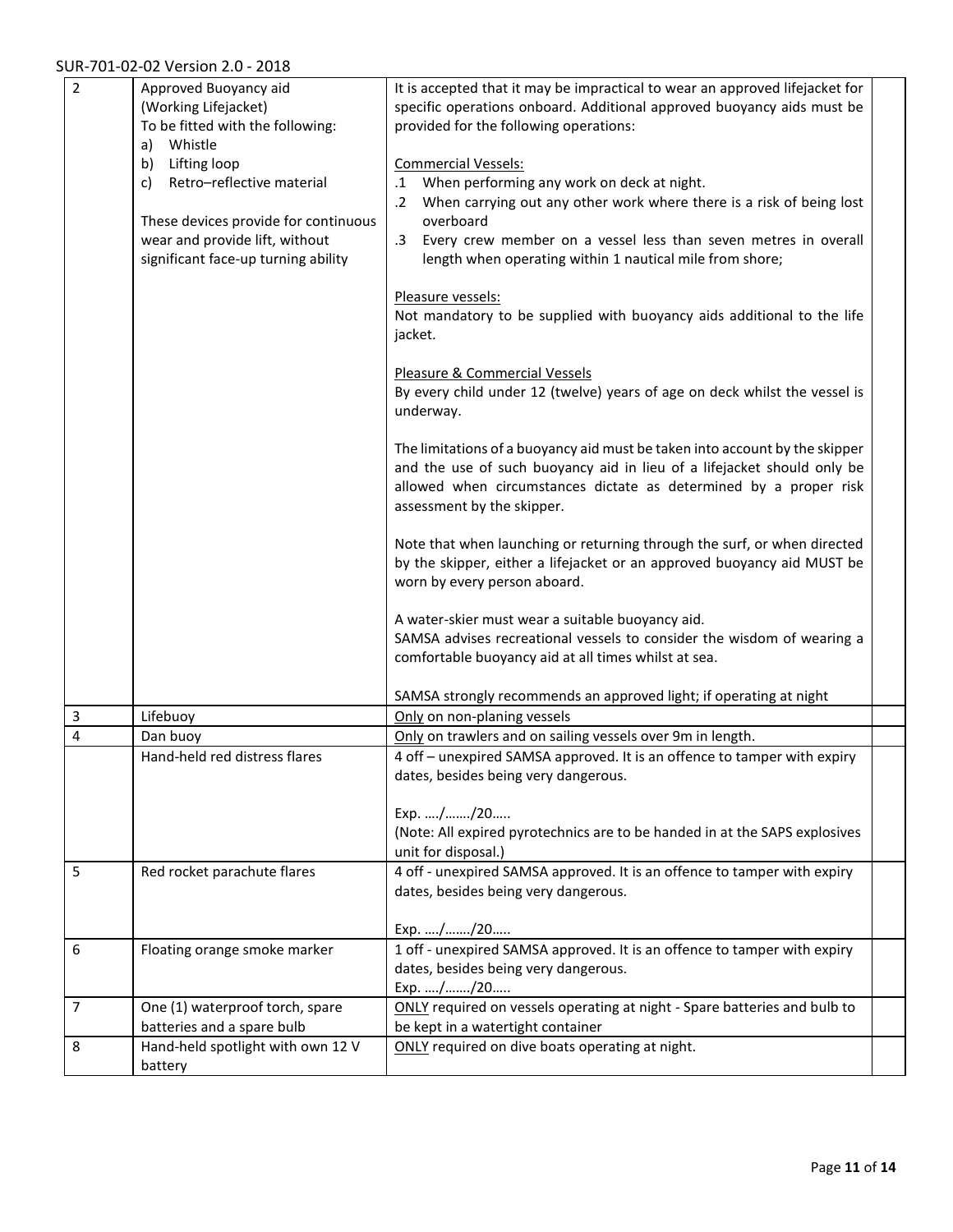| 9  | Sound signalling device (other than a<br>life-jacket whistle)             | ONLY required on vessel operating WEST of Port Alfred. Frequency range<br>250Hz - 700Hz, audible not less than 1 kilometre over water in still<br>conditions.                                                                                                                                                            |  |
|----|---------------------------------------------------------------------------|--------------------------------------------------------------------------------------------------------------------------------------------------------------------------------------------------------------------------------------------------------------------------------------------------------------------------|--|
|    |                                                                           | It is highly recommended by SAMSA that vessels operating East of Port<br>Alfred also carry a sound signalling device.                                                                                                                                                                                                    |  |
| 10 | Ships bell or sound signalling device<br>capable of making the signal "R" | ONLY required on vessels of 20m or more in overall length.<br>("R" is Morse Code . - . )                                                                                                                                                                                                                                 |  |
| 11 | Code Flag "A" (rigid)                                                     | <b>ONLY</b> required on dive boats                                                                                                                                                                                                                                                                                       |  |
| 12 | Two (2) black balls or shapes, at least                                   | ONLY required on vessels of 12 (twelve) metres or more in overall length.                                                                                                                                                                                                                                                |  |
|    | 400mm in diameter                                                         |                                                                                                                                                                                                                                                                                                                          |  |
| 13 | Permanently fitted radar reflector of                                     | ONLY required on power driven vessels of 9 metres or more in overall                                                                                                                                                                                                                                                     |  |
|    | at least 400mm in diameter (or                                            | length operating west of Port Alfred.                                                                                                                                                                                                                                                                                    |  |
|    | patent type of equivalent echoing                                         | It is strongly recommended by SAMSA that vessels less than 9 metres in                                                                                                                                                                                                                                                   |  |
|    | capability)                                                               | overall length, sailing vessels and vessels operating East of Port Alfred also<br>carry a permanently fitted radar reflector.                                                                                                                                                                                            |  |
| 14 | Marine VHF or 29MHz radio to be                                           | VHF to have at least channel 16 and one other working channel, 29Mhz to                                                                                                                                                                                                                                                  |  |
|    | fitted as appropriate to area of                                          | have local marine channels A, B and C                                                                                                                                                                                                                                                                                    |  |
|    | operation                                                                 | An annual ship station licence to be obtained from ICASA.                                                                                                                                                                                                                                                                |  |
|    |                                                                           | The skipper to be in possession of a Restricted Radio Telephone Operators                                                                                                                                                                                                                                                |  |
|    |                                                                           | Certificate for vessels fitted with VHF radio equipment.                                                                                                                                                                                                                                                                 |  |
| 15 | Depth sounding device or hand lead<br>line                                | ONLY required on dive boats                                                                                                                                                                                                                                                                                              |  |
| 16 | <b>Steering Magnetic Compass</b>                                          | Compass to be illuminated on vessels operating at night.                                                                                                                                                                                                                                                                 |  |
| 17 | Navigation charts for the voyage, or                                      | Corrected in accordance with the South African Notices to Mariners or                                                                                                                                                                                                                                                    |  |
|    | area of operation                                                         | renewed every six (6) years.                                                                                                                                                                                                                                                                                             |  |
| 18 | Suitable approved fire extinguishers                                      | One per engine, and, in decked vessels of 9 (nine) metres or more in<br>length, one (1) in each compartment formed by a complete transverse<br>bulkhead (e.g. galley, sleeping accommodation and wheelhouse).<br>Serviced annually by an approved SAMFAS.<br>See latest Marine Notice for SAMSA approved SAMFAS Stations |  |
| 19 | Grab-line fitted to outside of<br>gunwale                                 | Required ONLY for dive boats. Not required for vessels equipped with a<br>secured boarding ladder extending into the water.                                                                                                                                                                                              |  |
| 20 | Capsize rope for use when vessel is                                       | ONLY for inflatable vessels and ski-boats less then 9 (nine) metres in                                                                                                                                                                                                                                                   |  |
|    | inverted in the water                                                     | overall length. Rope to be attached when proceeding to sea.                                                                                                                                                                                                                                                              |  |
| 21 | Full set of sails, including storm sails                                  | <b>ONLY</b> required on sailing vessels                                                                                                                                                                                                                                                                                  |  |
| 22 | Suitable means of cutting standing<br>rigging                             | <b>ONLY</b> required on sailing vessels                                                                                                                                                                                                                                                                                  |  |
| 23 | Suitable sea-anchor, fitted with                                          | ONLY required on surf launched vessels of less then 9 (nine) metres in                                                                                                                                                                                                                                                   |  |
|    | hawser and tripping line (rigged and<br>ready for use)                    | overall length.                                                                                                                                                                                                                                                                                                          |  |
| 24 | Proper patent anchor and chain, with                                      | Length of chain:                                                                                                                                                                                                                                                                                                         |  |
|    | a suitable length of rope for the area                                    | Vessels of 6 (six) metres and more - at least 5 (five) metres                                                                                                                                                                                                                                                            |  |
|    | of operation                                                              | Vessels under 6 (six) metres - at least 3 metres                                                                                                                                                                                                                                                                         |  |
|    |                                                                           | Length of Rope:                                                                                                                                                                                                                                                                                                          |  |
|    |                                                                           | At least 100 metres                                                                                                                                                                                                                                                                                                      |  |
|    |                                                                           | Inspect weak link.                                                                                                                                                                                                                                                                                                       |  |
| 25 | Watertight capsize bottle attached to                                     | Containing flares, survival and emergency equipment. The rope length                                                                                                                                                                                                                                                     |  |
|    | vessel with rope readily accessible in                                    | must not be less than 1.5 times the length of the vessel and manufactured                                                                                                                                                                                                                                                |  |
|    | event of capsize                                                          | to be non-slip.                                                                                                                                                                                                                                                                                                          |  |
| 26 | Space blankets                                                            | 2 off                                                                                                                                                                                                                                                                                                                    |  |
| 27 | Drinking water                                                            | One litre per person                                                                                                                                                                                                                                                                                                     |  |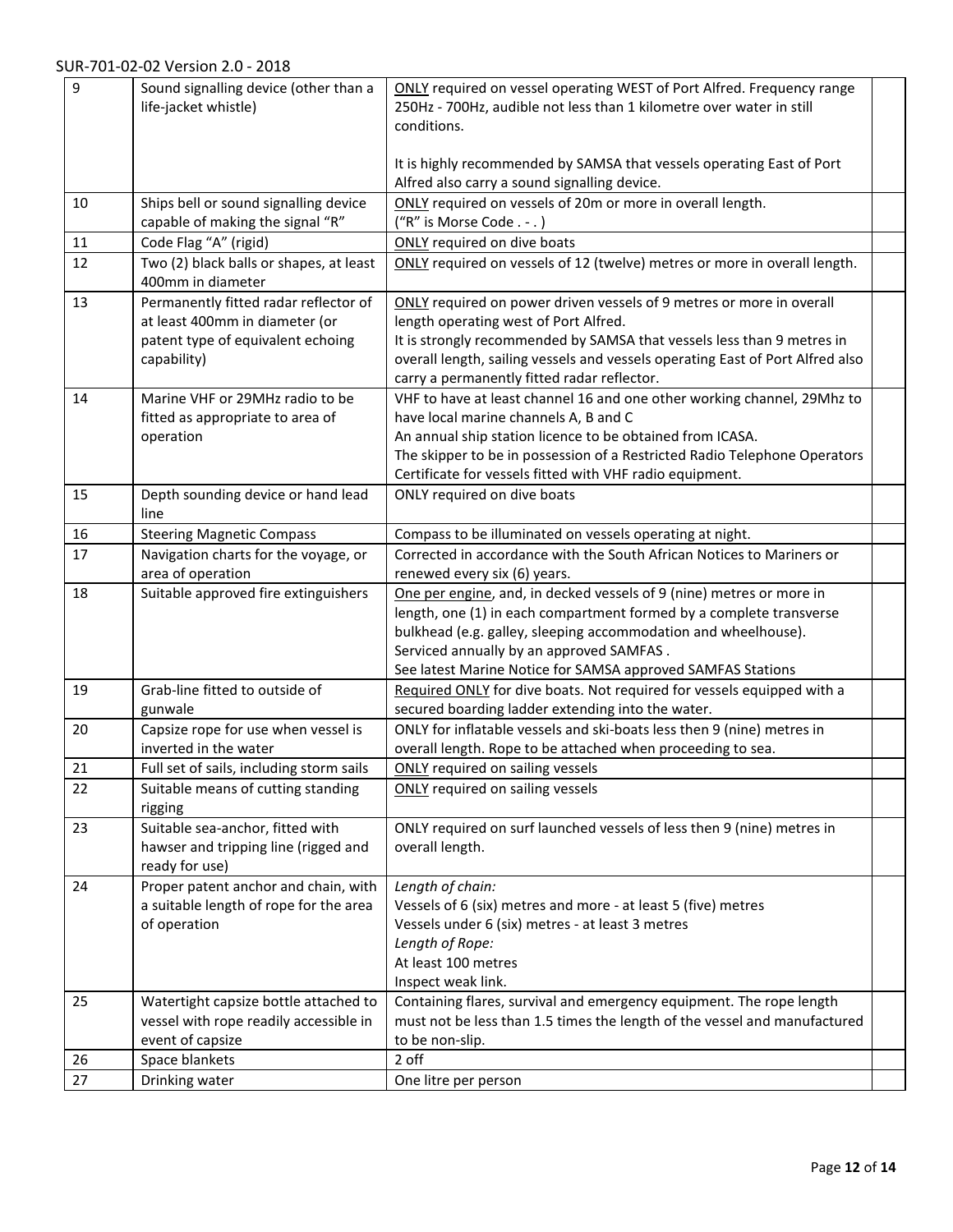| 28                                 | First-aid kit                                                                         | To be suitable for the vessel's size, compliment and intended operation,<br>to the satisfaction of the surveyor or safety officer.<br>To include an elementary first-aid manual such as the publication entitled<br>First on the Scene, published by St Johns Ambulance.   |
|------------------------------------|---------------------------------------------------------------------------------------|----------------------------------------------------------------------------------------------------------------------------------------------------------------------------------------------------------------------------------------------------------------------------|
| 29                                 | Suitable air bellows and repair kit                                                   | ONLY required on inflatable vessels                                                                                                                                                                                                                                        |
| 30                                 | SAMSA Approved self-inflating life-<br>raft capable of carrying all persons<br>aboard | Life-raft ONLY required if built in buoyancy, one compartment flooding or<br>two chamber flooding (Inflatables) is NOT provided.                                                                                                                                           |
|                                    |                                                                                       | If carried:                                                                                                                                                                                                                                                                |
|                                    |                                                                                       | Stowed on deck or in a readily accessible position.<br>$\cdot$ 1                                                                                                                                                                                                           |
|                                    |                                                                                       | .2 Commercial vessels the raft must be serviced annually by an<br>approved life-raft servicing agent.                                                                                                                                                                      |
|                                    |                                                                                       | Pleasure vessels the raft must be serviced according to the<br>$\cdot$ 3<br>manufacturers' instructions.                                                                                                                                                                   |
|                                    |                                                                                       | It is strongly recommended that life-rafts be fitted with hydrostatic<br>.4<br>release units                                                                                                                                                                               |
|                                    |                                                                                       | Refer to the latest Marine Notice regarding provision of life-rafts                                                                                                                                                                                                        |
| 31                                 | Spares                                                                                | Adequate for the purpose of carrying out emergency repairs to machinery<br>and essential equipment aboard.                                                                                                                                                                 |
| 32                                 | Tools                                                                                 | Adequate for the purpose of carrying out emergency repairs to machinery<br>and essential equipment aboard.                                                                                                                                                                 |
| 33                                 | Highly visible 2m x 2m canvas                                                         | Only applies to vessels not painted in visible colours.<br>To be pigmented in a colour which is readily visible from above in any sea<br>condition. (Or the vessel may carry a pigmented canvas extending the full<br>the width of the vessel, but not less than 2m x 2m). |
| Annex <sub>2</sub><br>Para<br>3(1) | Marking of equipment                                                                  | All life-jackets, buoyancy aids, life-buoys, Dan-buoys, flares, oars, paddles<br>and life-rafts are to be permanently marked with the vessel's name or<br>"approved marking".                                                                                              |
| Annex <sub>2</sub><br>Para<br>3(2) | Marking of trailer                                                                    | Where any vessel is launched from a trailer other than a dolly at a private<br>launching site the trailer must be marked in a conspicuous position, with<br>the vessel's name, or approved marking and with the owner's name and<br>emergency contact number.              |